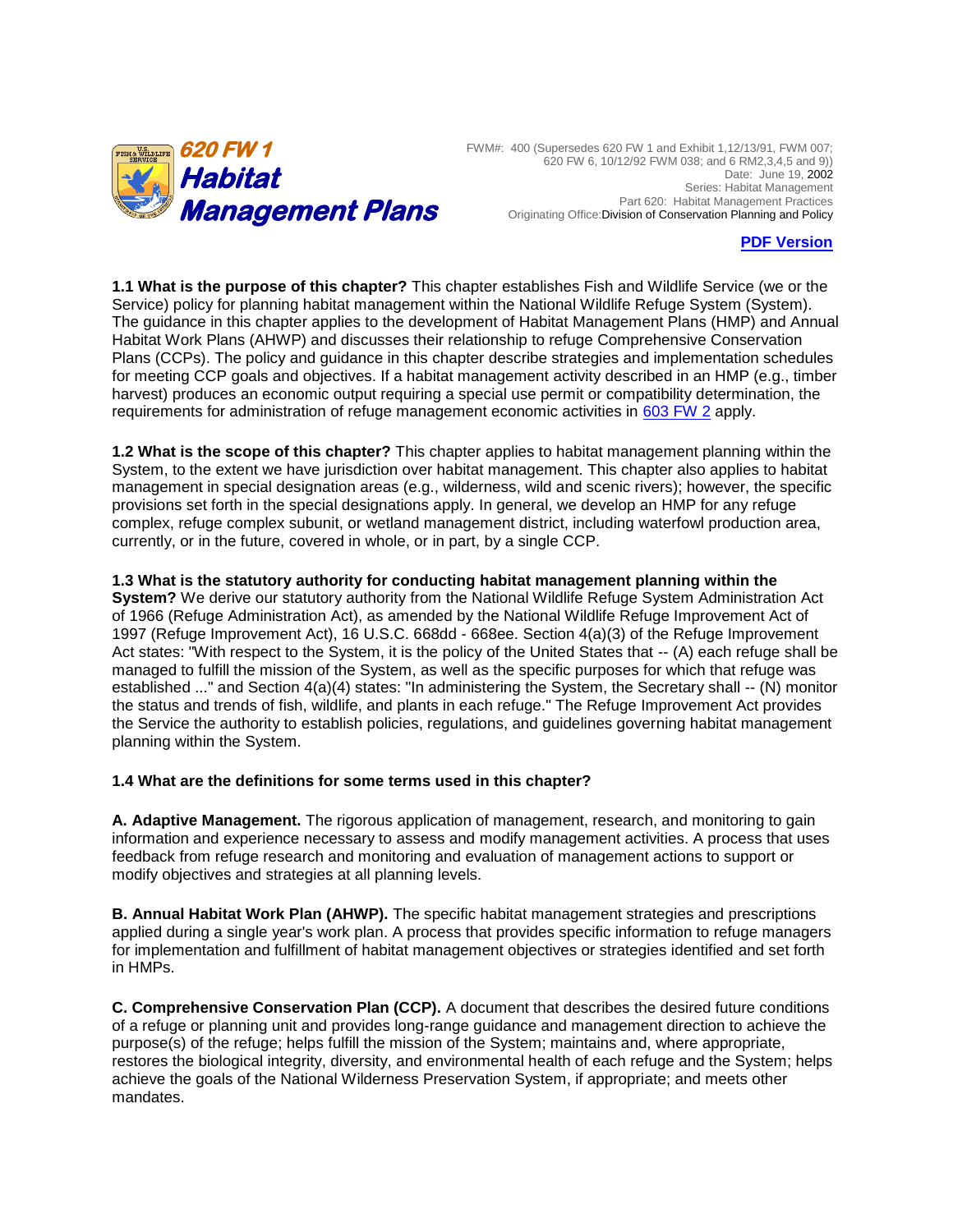**D. Habitat Management Plan.** A dynamic working document that provides refuge managers a decisionmaking process; guidance for the management of refuge habitat; and long-term vision, continuity, and consistency for habitat management on refuge lands. Each plan incorporates the role of refuge habitat in international, national, regional, tribal, State, ecosystem, and refuge goals and objectives; guides analysis and selection of specific habitat management strategies to achieve those habitat goals and objectives; and utilizes key data, scientific literature, expert opinion, and staff expertise.

**E. Invasive Species.** Invasive species are alien species whose introduction does or is likely to cause economic or environmental harm, or harm to human health. Alien species, or nonindigenous species, are species that are not native to a particular ecosystem. We are prohibited by Executive Order, law, and policy from authorizing, funding, or carrying out actions that are likely to cause or promote the introduction or spread of invasive species in the United States or elsewhere.

**F. National Wildlife Refuge System (System) lands.** All lands, waters, and interests therein administered by the Fish and Wildlife Service as wildlife refuges, wildlife ranges, wildlife management areas, waterfowl production areas, and other areas for the protection and conservation of fish and wildlife including those threatened with extinction, as determined in writing by the Director or so directed by Presidential or Secretarial Order. The Director may not delegate the determination.

**G. Resources of Concern.** All plant and/or animal species, species groups, or communities specifically identified in refuge purpose(s), System mission, or international, national, regional, State, or ecosystem conservation plans or acts. For example, waterfowl and shorebirds are a resource of concern on a refuge whose purpose is to protect "migrating waterfowl and shorebirds." Federal or State threatened and endangered species on that same refuge are also a resource of concern under terms of the respective endangered species acts.

**H. You.** For the purpose of generating an HMP, "you" refers to the refuge manager or their designee responsible for developing the plan.

**1.5 What is Service policy for developing Habitat Management Plans and Annual Habitat Work Plans?** We will manage all refuge habitats in accordance with approved CCPs and HMPs that, when implemented, will help achieve refuge purposes, fulfill the System mission, and meet other mandates. This policy requires that an HMP and, where appropriate, an AHWP be developed for each refuge in the System. An HMP is a step-down management plan of the refuge CCP, and the AHWP is an annual work plan that provides specific guidance in support of HMPs. Habitat Management Plans and AHWPs comply with all applicable laws, regulations, and policies governing the management of System lands. The lifespan of an HMP is 15 years and parallels that of refuge CCPs. Habitat Management Plans are reviewed every 5 years utilizing peer review recommendations, as appropriate, in the HMP revision process or when initiating refuge CCPs. Annual Habitat Work Plans are reviewed each year, and restructured based on results and observations of previous years' work plans and goals and objectives outlined in refuge CCPs and HMPs. If active manipulation is not necessary on an annual basis, AHWPs may not be necessary on all refuges to meet habitat goals and objectives outlined in refuge CCPs or HMPs. [Exhibit 1](https://www.fws.gov/policy/e1620fw1.html) outlines and provides guidance on developing HMPs; [Exhibit 2](https://www.fws.gov/policy/e2620fw1.html) outlines and provides guidance on AHWPs.

# **1.6 Who is responsible for developing Habitat Management Plans within the System?**

# **A.** The **Director**:

**(1)** Establishes national policy and guidance for habitat management planning within the System.

**(2)** Ensures compliance with all applicable authorities.

### **B. Regional Directors** will: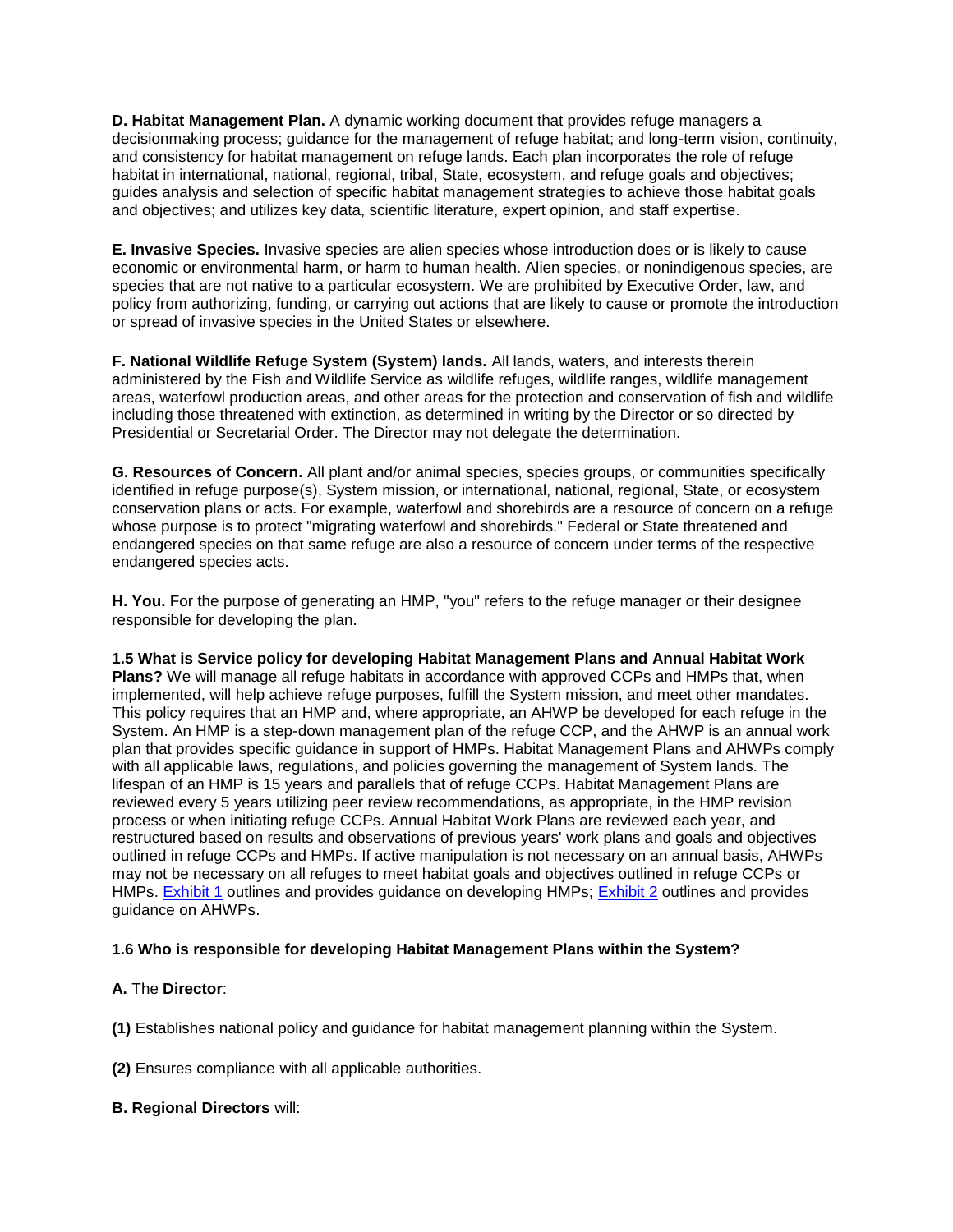**(1)** Ensure refuge managers follow all applicable laws and regulations when developing HMPs and AHWPs.

**(2)** Notify the Director of controversial or complex habitat management decisions.

### **C. Regional Chiefs** will:

- **(1)** Approve and authorize implementation of HMPs and major plan modifications.
- **(2)** Ensure HMPs meet national policy guidelines.
- **(3)** Ensure periodic peer review (e.g., Regional, State, academic, etc).

### **D. Refuge Supervisors** will:

- **(1)** Ensure refuge managers follow policy and guidelines when preparing HMPs.
- **(2)** Ensure refuge managers attain appropriate public and State conservation agency involvement.
- **(3)** Approve HMPs and major plan modifications.
- **(4)** Submit HMPs to the Regional Chief for final approval.

### **E. Refuge Managers** will:

- **(1)** Develop, implement, monitor, evaluate, and revise HMPs.
- **(2)** Ensure we attain appropriate public involvement.
- **(3)** Invite participation by, and consultation with, the appropriate State conservation agencies.
- **(4)** Submit HMPs to the refuge supervisor for first level approval.
- **(5)** Develop AHWPs, as appropriate.

### **1.7 What guiding principles should I use to develop HMPs and AHWPs?**

**A.** Use available biological information and ecological principles to provide the foundation for developing habitat goals, objectives, and subsequent management strategies and decisions. The conservation of fish, wildlife, and plant populations depends upon integration of biological information into management decisions.

**B.** Derive habitat goals, objectives, and management strategies from the individual refuge purpose(s) and System mission that provides a foundation to conserve and protect functional communities of native fish, wildlife, and plants, and explicitly link international, national, regional, State, and ecosystem goals and objectives, as appropriate. Additionally, derive HMPs from and ensure their consistency with other conservation plans such as threatened and endangered species recovery plans, Service ecosystem plans, the North American Waterfowl Management Plan, State conservation plans, etc., and assist in attaining the goals and objectives of those conservation efforts, to the extent practicable.

**C.** Consider opportunities, constraints, or limitations posed by existing special designations (e.g., designated wilderness, wilderness study areas, wild and scenic rivers, Western Hemisphere Shorebird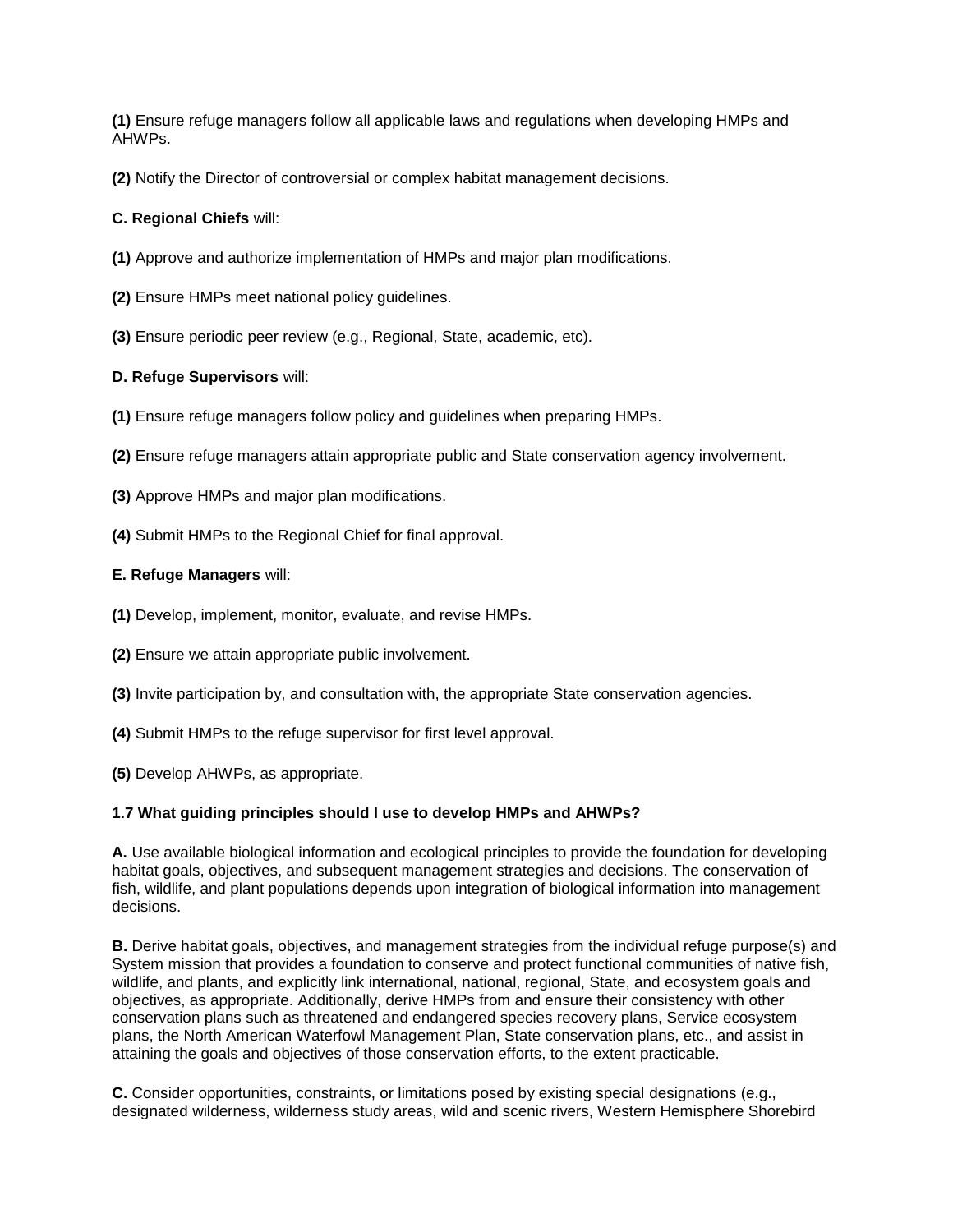Reserve Network sites, Convention on Wetlands of International Importance [RAMSAR], research natural areas, marine protected areas, and public use natural areas) when implementing habitat goals, objectives, and applying management strategies.

**D.** View the highest measure of biological integrity, diversity, and environmental health as those intact and self-sustaining habitats and wildlife populations that existed under historic conditions (see [601 FW 3](https://www.fws.gov/policy/601fw3.html) ). We evaluate biological integrity by examining the extent to which biological composition, structure, and function have been altered from historic conditions. Individual refuges contribute to biological integrity, diversity, and environmental health at larger landscape scales, especially when they support populations and habitats that we have lost at an ecosystem, national, or international scale. Refuge purpose(s) may, however, compromise these components at larger landscape scales. When evaluating the appropriate management direction for refuges, refuge managers consider their refuge's contribution at multiple landscape scales.

**E.** Consider a range of habitat management strategies to meet specific wildlife or habitat management goals and objectives. To select appropriate strategies, consult with external partners such as other Federal, State, and tribal natural resource agencies and consider the natural/historic frequency and timing of processes such as flooding, fires, and grazing. Where it is not appropriate or feasible to restore ecosystem function, refuge management strategies will mimic natural processes to the extent practicable. For example, prescribed burning simulates natural fire regimes and water level management mimics natural hydrological cycles. Consider constraints and potential positive and negative effects on wildlife, plants, and other resources. Use the least intrusive and intensive management strategies to achieve desired habitat management objectives, as appropriate.

**F.** Use adaptive management to assess and modify management strategies to achieve habitat objectives. For further guidance on adaptive management, refer to [paragraph 1.14B](https://www.fws.gov/policy/620fw1.html#1.14B) .

**G.** Manage invasive species to improve or stabilize biotic communities to minimize unacceptable change to ecosystem structure and function and prevent new and expanded infestations of invasive species. Conduct refuge habitat management activities to prevent, control, or eradicate invasive species using techniques described through an integrated pest management plan, or other similar management plan, which comprehensively evaluates all potential integrated management options including defining threshold/risk levels that will initiate the implementation of proposed management actions. Evaluate native habitat management activities with respect to their potential to accidentally introduce or increase the spread of invasive species and modify our habitat management operations to prevent increasing invasive species populations. Refuge integrated pest management planning will address the abilities and limitations of potential techniques including chemical, biological, mechanical, and cultural techniques. We manage invasive species on refuges under the guidance of the National Strategy for Invasive Species Management and within the context of applicable policy.

**H.** Use peer review to provide credible, independent, and expert assessment of refuge habitat management and ensure that we use appropriate techniques, protocols, and processes in the management of refuge habitats. Use and incorporate consultation and assistance from outside conservation interests, such as State conservation agencies, tribal governments, or nongovernmental organizations, where appropriate.

**1.8 What is the relationship of HMPs to CCPs?** Comprehensive Conservation Plans identify refuge management goals, objectives, and strategies. An HMP "steps down" the direction provided in a CCP to provide refuge managers specific guidance for the implementation of habitat management strategies on refuge lands. If a CCP has been completed, incorporate habitat goals, objectives, and management strategies from the CCP into the HMP. The HMP provides specific details for implementing strategies identified in the CCP. If you have not completed a CCP, the HMP includes development of refuge habitat goals, objectives, and management strategies and the process for implementation of those strategies (see Section IVB, **Exhibit 1)**. When initiating the CCP process, you should reexamine the HMP as part of the CCP and incorporate and revise information from the HMP into the CCP, as appropriate.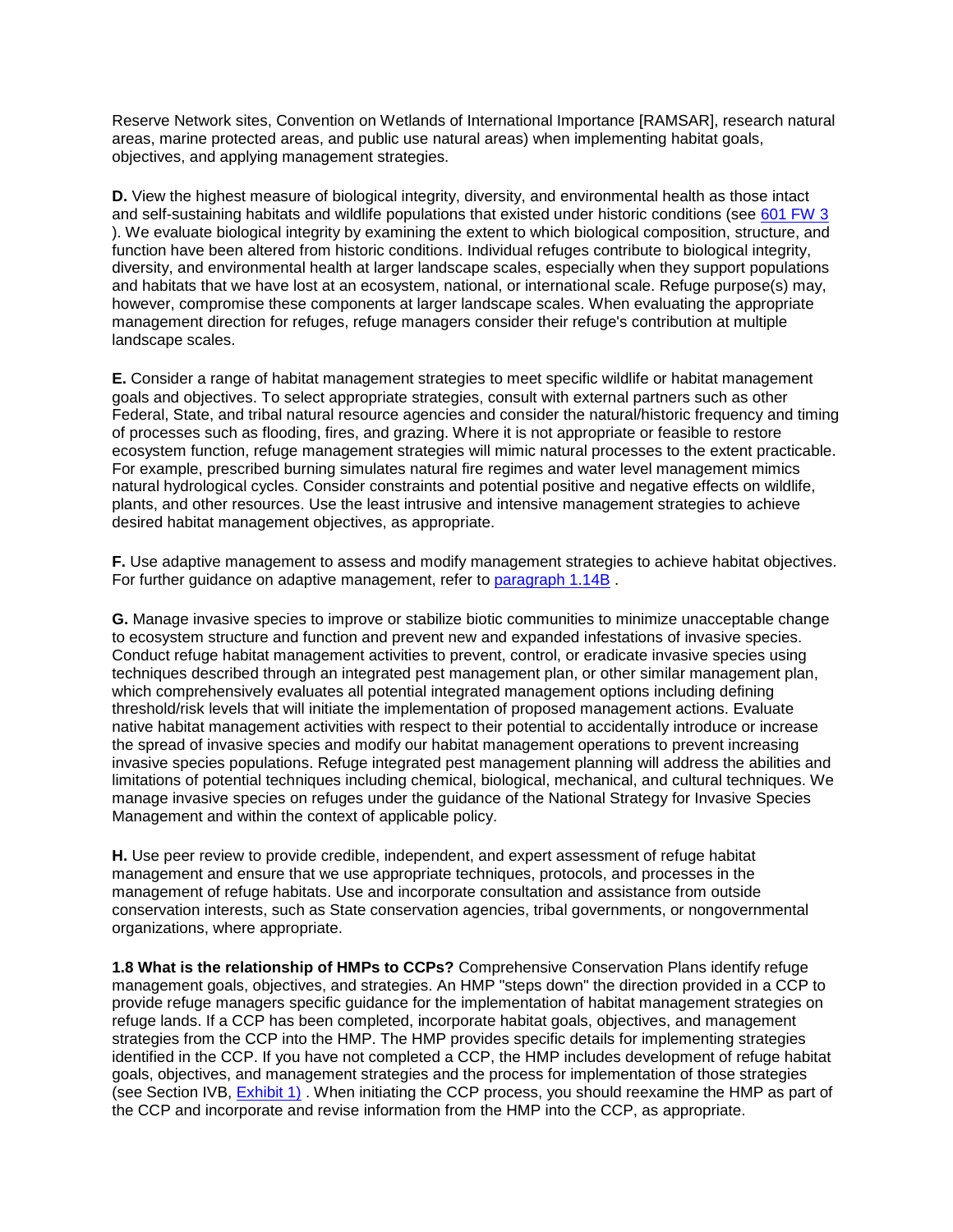**1.9 What is the relationship of HMPs, CCPs, and NEPA?** We require refuge managers to conduct the appropriate level of National Environmental Policy Act (NEPA) documentation and public involvement during development of HMPs. You may exclude specific habitat management strategies in an HMP from NEPA documentation if you have identified, addressed, and authorized them in a CCP. For more information on NEPA compliance, see Departmental and Service NEPA guidance in [516 DM 6, Appendix](http://elips.doi.gov/)  [1](http://elips.doi.gov/) , and [550 FW 1-3.](https://www.fws.gov/policy/ser500.html)

**1.10 What are the three basic scenarios describing the development of an HMP?** The following scenarios describe how HMPs relate to CCPs. In each case, the appropriate level of NEPA documentation must occur.

**A. Simultaneous development of a CCP and an HMP.** The development of the HMP within the CCP utilizes habitat management information set forth in the CCP and creates efficiency and economy by taking advantage of the concurrent public involvement, peer review, and other pertinent processes stemming from the CCP. You should prepare and include the HMP within the body of the CCP or as an appendix to the CCP.

**B. A CCP exists.** When a CCP has been completed, an HMP should restate the habitat goals, objectives, and strategies identified in the CCP. The HMP may further define the objectives outlined in the CCP and describe specific prescriptions for habitat management strategies identifing how, when, and where they will be implemented.

**C. No CCP exists.** If a CCP does not exist and is not scheduled for several years, you may develop an HMP in advance of the CCP. You should develop habitat goals, objectives, and management strategies during development of the HMP in this situation. When initiating the CCP process, you should reexamine the HMP as part of the CCP and incorporate and revise information from the HMP into the CCP, as appropriate.

### **1.11 When are compatibility determinations required for refuge management activities**

**implemented through an HMP?** We require compatibility determinations for any management activity on a national wildlife refuge resulting in generation of a commodity that we sell for income or revenue or trade for goods or services, as defined in 603 FW 2 as "refuge management economic activities." Examples include farming, grazing, haying, and timber harvesting. We do not require compatibility determinations for habitat management activities that do not result in generation of a commodity. We do not require compatibility determinations for habitat management activities described in an HMP unless the HMP proposes a habitat management activity not addressed in the CCP. If the proposed habitat management strategy results in an economic benefit for the refuge and is not part of the CCP, a revision of the CCP must occur prior to inclusion into, and approval of, the HMP. If a CCP is not completed, we require compatibility determinations for any refuge management economic activity.

**1.12 How do I develop an HMP?** [Exhibit 1](https://www.fws.gov/policy/e1620fw1.html) provides an outline and guidance for developing an HMP. If an existing or concurrently developed CCP contains the level of specificity required in an HMP, then either restate or reference the CCP information in the HMP.

### **1.13 When is the HMP complete?**

**A.** The HMP is complete after applying the policy and guidance in [paragraphs 1.1](https://www.fws.gov/policy/620fw1.html#1.11) - 1.11 and the process for developing an HMP in [Exhibit 1](https://www.fws.gov/policy/e1620fw1.html). The refuge manager submits the HMP through the refuge supervisor to the Regional Chief for review and approval. Upon final review and approval, the refuge manager can implement the HMP. Keep the signed, original HMP on file at the refuge or its administrative office. Note: If you concurrently develop the HMP and CCP, the process for completion is the same.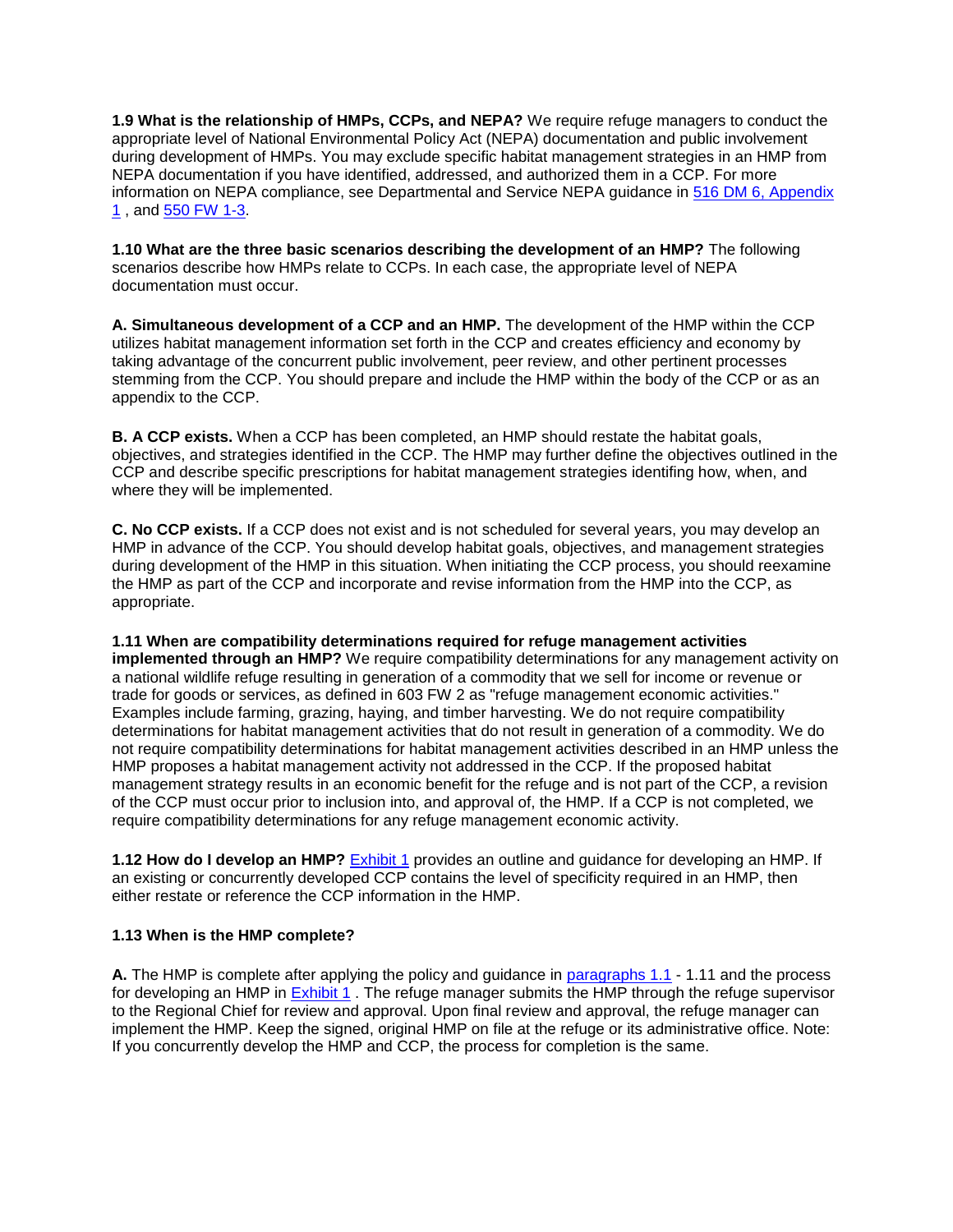**B.** File the signed original HMP and later revisions with dated changes and accompanying rationale or amendments at the refuge headquarters or its administrative office, providing an administrative record of the refuge's habitat management program.

## **1.14 What is the process for evaluating, monitoring, and revising HMPs?**

**A. Habitat monitoring.** Develop habitat inventory and monitoring essential to the HMP in accordance with the quidance provided in the Habitat and Wildlife Inventory and Monitoring chapter [\(701 FW 2](https://www.fws.gov/policy/701fw2.html)). Habitat monitoring, in association with monitoring wildlife response to habitat manipulation, provides the best measure of achievement for HMP objectives. Monitoring wildlife population response to assess habitat manipulations is difficult and introduces more variability into the monitoring process. Monitoring wildlife populations as a sole indicator of wildlife habitat is not usually appropriate. Animal population changes may result from events other than habitat manipulations (e.g., biotic and abiotic conditions such as weather, disease, human intervention, and contaminants). Often these external factors can impact wildlife populations and mask benefits associated with improved habitat conditions. Thus, habitat monitoring is the primary basis for evaluating the effectiveness of management actions to achieve habitat objectives set forth in CCPs and HMPs.

**B. Adaptive management.** Use adaptive management to assess and modify management strategies and prescriptions, as necessary, and to achieve habitat goals and objectives. Evaluate management strategies and prescriptions by comparing results to desired outcomes, and determine if the strategies and prescriptions were effective. The refuge manager may modify the CCP and/or HMP if significant new information suggests the plans are inadequate or refuge resources would benefit from the changes. The appropriate level of NEPA compliance is required if we propose significant changes.

**C. HMP Revision.** Modify HMP habitat objectives and management strategies, as necessary, utilizing decisions for the refuge's resources of conncern from the adaptive management process. If you revise the HMP prior to its normal review period, major modifications follow the appropriate review and approval process outlined in [paragraph 1.6](https://www.fws.gov/policy/620fw1.html#1.6) . The appropriate level of NEPA documentation must occur. For each HMP revision, record the date and file a copy at the refuge or its administrative office (see the guidance in [paragraph 1.13B](https://www.fws.gov/policy/620fw1.html#1.13) on creating an administrative record). Incorporate the same changes into a working HMP copy so the latest version is current and easily available.

**1.15 How do I develop an AHWP?** The AHWP is developed with input from key refuge personnel, including management, biological, visitor service, and maintenance staff and incorporates the scope and vision of the HMP and CCP. The AHWP includes a review of the previous year's habitat management activities, analysis of monitoring and evaluation results, and recommendations for habitat management strategies and prescriptions for the next year. [Exhibit 2](https://www.fws.gov/policy/e2620fw1.html) provides an outline and guidance for developing AHWPs. In certain circumstances, AHWPs may not be necessary for all refuges. Refuge managers should use their best judgment to determine if an AHWP is necessary and appropriate.

**1.16 When is the AHWP complete?** After applying the policy and guidance in this chapter and [Exhibit 2](https://www.fws.gov/policy/e2620fw1.html) , the AHWP is complete. The refuge manager authorizes staff to implement the habitat management strategies set forth in the AHWP. Keep the signed, original AHWP on file at the refuge or its administrative office.

*For additional information regarding this Web page, contact [Krista Bibb,](mailto:Krista_Bibb@fws.gov) in the Division of Policy and Directives Management, at Krista\_Bibb@fws.gov. For information on the specific content of this chapter, contact the Division of Conservation Planning and Policy.* 

*Return to [600 Series](https://www.fws.gov/policy/ser600.html) Visit the [Division of PDM Directives Home Page](https://www.fws.gov/policy/direct.html)*